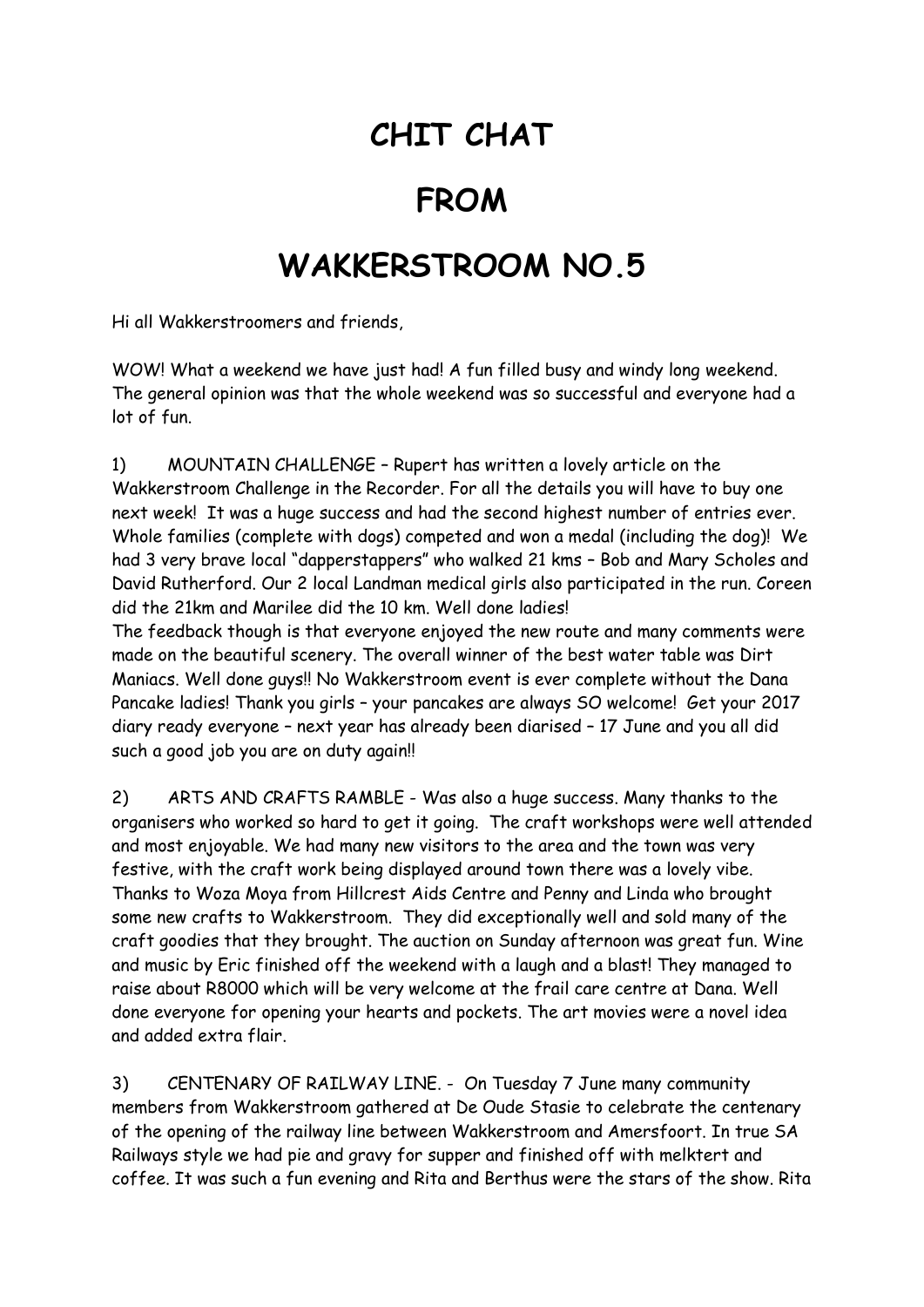had researched all the information and gave us a wonderful idea of the history of the railway line and Berthus kept the atmosphere going by blowing whistles and playing a soundtrack that sounded like a steam locomotive approaching a station!

4) INNOCULATIONS – Wakkerstroom Animal Group with the help of Dr Gin is doing a dipping and inoculation clinic in e Sizameleni on Saturday 30 July. This will be in the community hall and surrounding grounds. They are looking for sponsorships for the inoculations, loans of gazebos and cool drinks. They will also be making up dog food packages on Monday 25th July so assistance here would also be appreciated. Please tell your

staff. .

5) SEWAGE – As we all know, Wakkerstroom has been plagued with sewage problems for quite some time and either nothing or little has been done by the municipality to solve this. Anton Muller has now laid a criminal case against Seme Municipality, holding them liable for the damage to the vlei etc. We will keep you informed.

6) MINING – Wendy Watson received notification of the Yzerfontein Mining approval. HORRIFYING!! The proposed Yzermyn underground Coal Mine / Sahra looks like it's going ahead. Please read the whole document Wendy and let us know so we can try and fight it!

7) WATER-WISE – Our very own Buhlebuyeza Day Care Centre on the entrance road to e Sizameleni is water-wise! These little mites won first prize in a competition held by the Mpumalanga Dept. of Agriculture to create water awareness in pre-school children. They had to show off innovative ways of saving water with limited resources. **Fantasticl** 

8) PHOTOGRAPHY COMPETITION – All you ardent photographers out there – take note!!! The Sandy Twomey Photographic competition is due to start on 1st August. Photographs can be taken from then on in order to be able to capture the seasons. Details coming soon.

9) BINGO – Tudor Rose on 23rd June from 2pm- 5pm. R50 per head. Nigel says – please pop along and join in the fun. Audience participation is MOST welcome!

10) CAR BOOT SALE –At DeKotzenhof this Saturday 25th June. Bring your "junk" to sell or just come and browse and do some shopping.

11) WELCOME – to all the new residents and weekenders arriving in Wakkerstroom. It's so nice to see new faces and hope they will be very happy here. Justus and Engela van den Hoven opened the new conceptual art gallery. It is called IJUBA (They kept Adrian Bothma's name for his house). Adrian has moved to Kana.